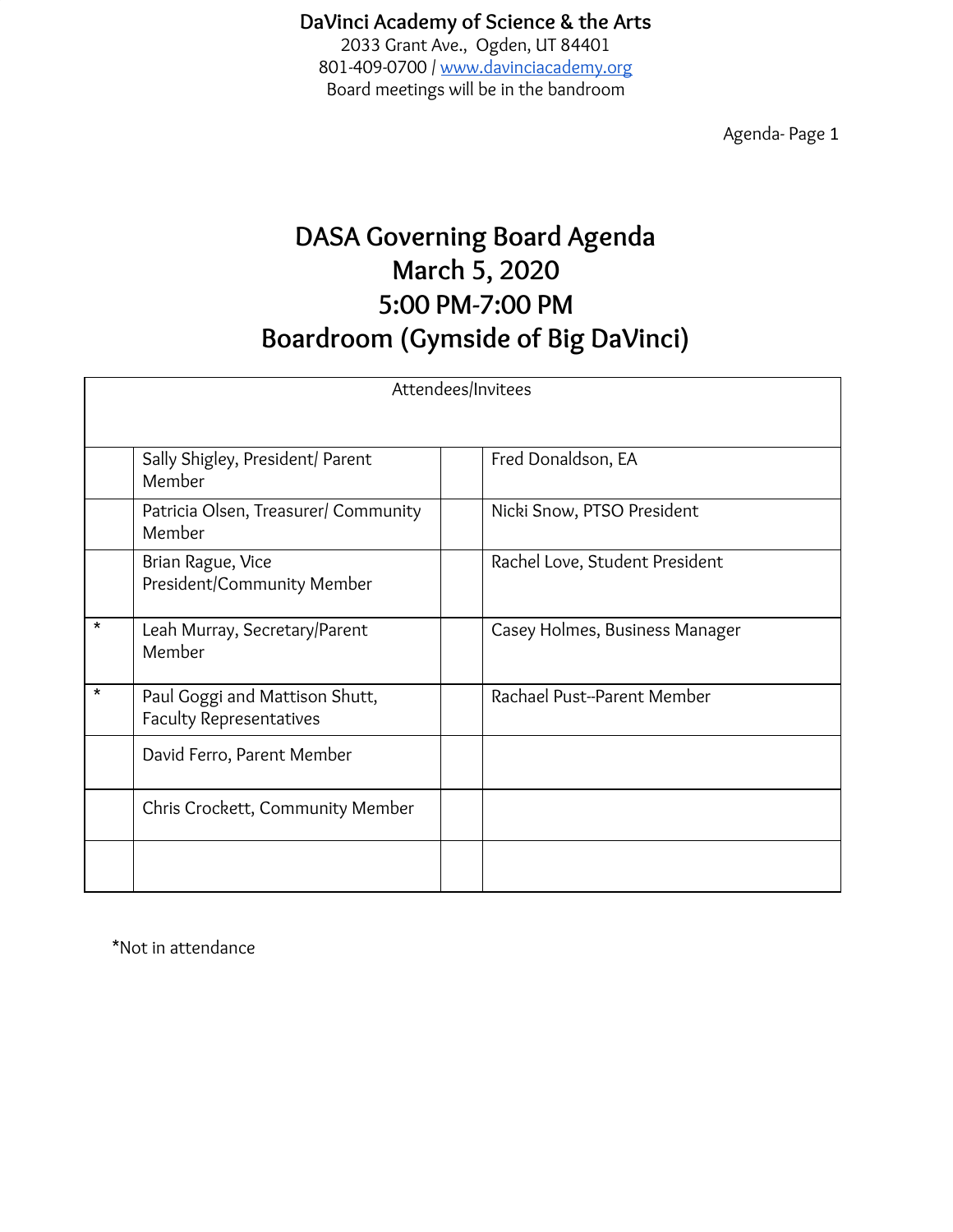# **DaVinci Academy of Science & the Arts**

2033 Grant Ave., Ogden, UT 84401 801-409-0700 / [www.davinciacademy.org](http://www.davinciacademy.org/) Board meetings will be in the bandroom

| 1.             | <b>Welcome Guests</b>                                                                                                                                                                                                                      | Sally Shigley                     | 5 Min           |
|----------------|--------------------------------------------------------------------------------------------------------------------------------------------------------------------------------------------------------------------------------------------|-----------------------------------|-----------------|
| $\overline{2}$ | <b>Public Comment</b>                                                                                                                                                                                                                      |                                   | 5 Min           |
| 2a.            | <b>Elementary Showcase</b>                                                                                                                                                                                                                 | Erika Kortman                     | 5 Min           |
| 3.             | Review and approve February board<br>minutes<br>Patricia made a motion to approve the<br><b>February board minutes, Rachel</b><br>seconded, all in favor, and none<br>opposed.                                                             | Sally Shigley                     | $5 \text{ min}$ |
| 4.             | Secondary Student Body President                                                                                                                                                                                                           | Rachel Love                       | 5 Min           |
| 5.             | PTSO Report<br>• PTSO just finished the teacher<br>conferences at Big D and put on a<br>dinner.<br>• PTSO Financed green dragons for<br>composting.<br>PTSO is working on looking for<br>dance chaperones and recruiting<br>for the board. | Nicki Snow                        | 5 Min           |
| 6.             | <b>Finance Report</b><br><b>Budget Report</b><br>- Budget summary<br>Budget detail                                                                                                                                                         | Patricia Olsen or<br>Casey Holmes | $20$ Min        |
| 7.             | Executive Administrator Report or see<br>below for needed discussion and motions                                                                                                                                                           | Erika Kortman                     | see below       |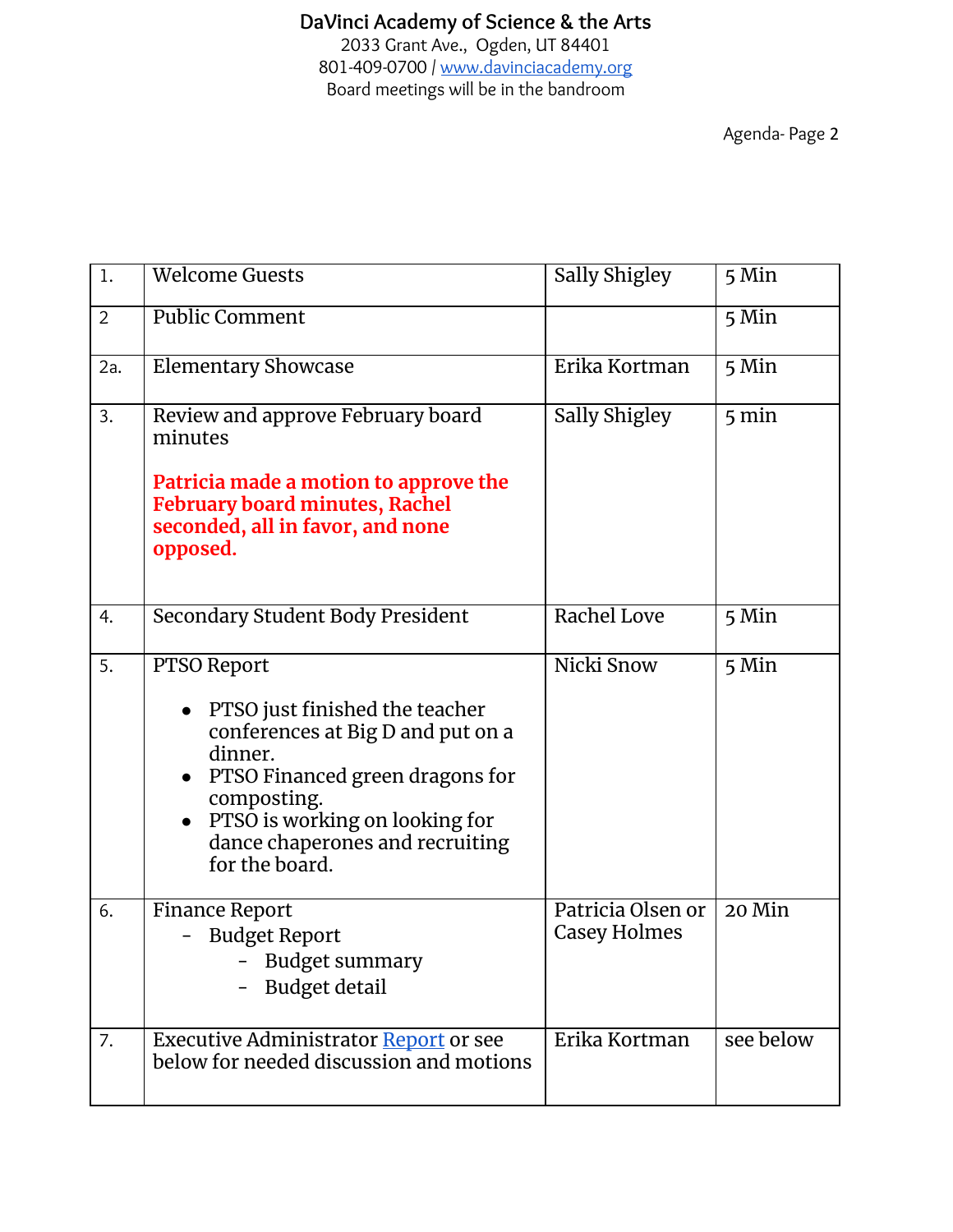2033 Grant Ave., Ogden, UT 84401 801-409-0700 / [www.davinciacademy.org](http://www.davinciacademy.org/) Board meetings will be in the bandroom

| 8.  | Review Land Trust amendment and vote                                                                                                      | Erika Kortman | 10 Min   |
|-----|-------------------------------------------------------------------------------------------------------------------------------------------|---------------|----------|
|     | to approve it.<br>Need a motion to:                                                                                                       |               |          |
|     | 1. Approve land trust reallocation of<br>land trust funds from land trust<br>goals with extra money to land<br>trust goals over spending  |               |          |
|     | Rachel made the motion to approve the<br>land trust fund reallocation, Patricia<br>seconded, all in favor, and none<br>opposed.           |               |          |
|     | 2. and the to new math goal as<br>explained in the land trust meeting<br>minutes                                                          |               |          |
|     | 3. Approve 2020-2021 Land Trust<br>plan to use some land trust funds<br>for math salaries.                                                |               |          |
|     | Patricia made the motion to approve the<br>land trust funds for the 2020-2021,<br>Brian seconded, all in favor, and none<br>opposed.      |               |          |
| 9.  | Review Key terms of Kaysville lease (i.e.<br>price, term, option to renew, other fees<br>etc.)                                            | Erika Kortman | $10$ Min |
|     | <b>Review Annual Rent Payment document</b>                                                                                                |               |          |
|     | Patricia made the motion to approve the<br>annual rent for the Kaysville facility,<br>Rachel seconded, all in favor, and none<br>opposed. |               |          |
| 10. | 1. Review Fee Spend Plan and school<br>fees.<br>2. Review and approve 2020-2021<br>DaVinci fee schedule                                   | Erika Kortman | 10 Min   |
|     | Patricia made the motion to approve the<br>2020-2021 student fee schedule, Rachel<br>seconded, all in favor, and none                     |               |          |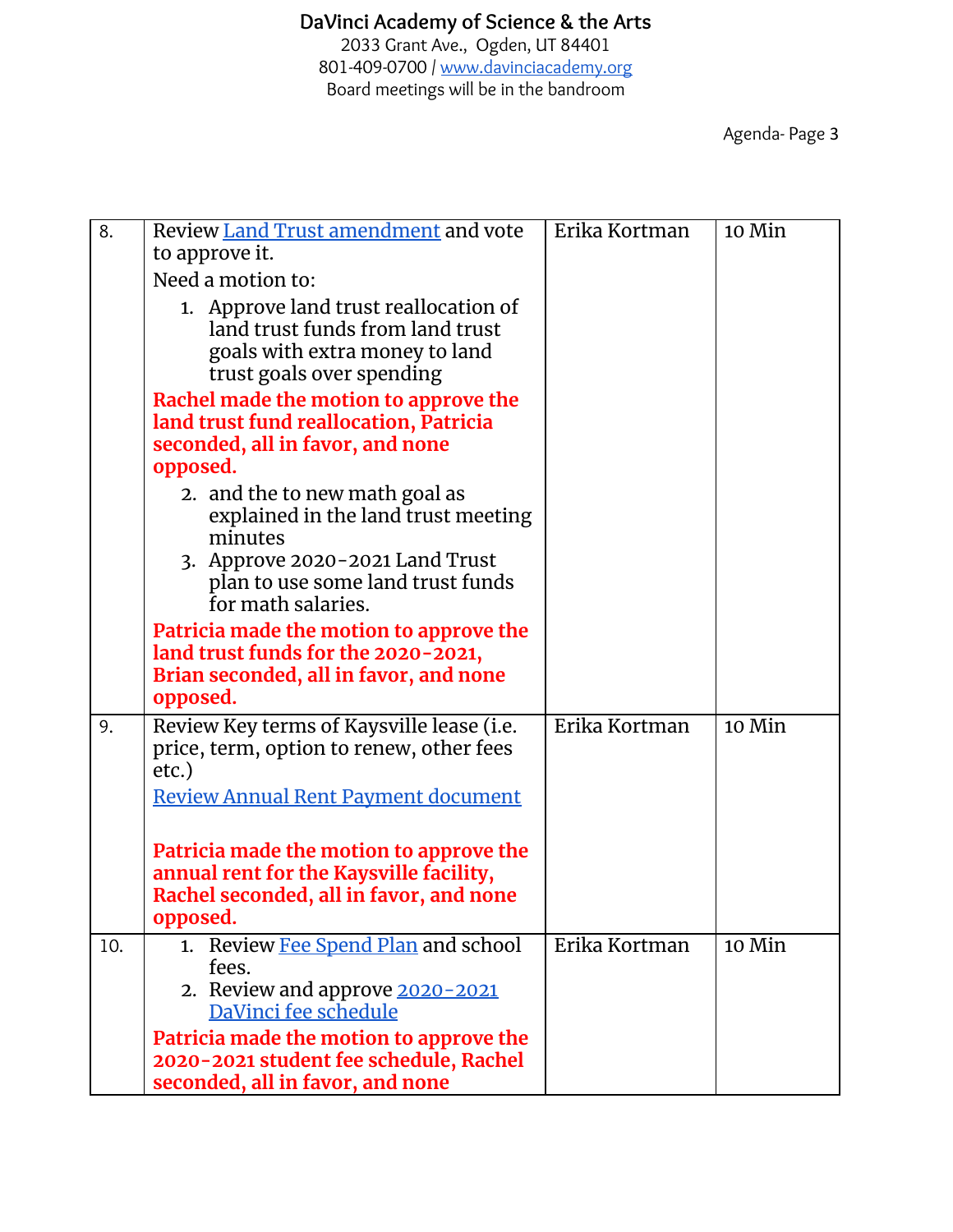## **DaVinci Academy of Science & the Arts**

2033 Grant Ave., Ogden, UT 84401 801-409-0700 / [www.davinciacademy.org](http://www.davinciacademy.org/) Board meetings will be in the bandroom

|     | opposed.                                                                                                                                                                                                                                                                                                                                                                                                                                                                                                                                                                                                                                                                                                                                                                                                                                                                     |                      |        |
|-----|------------------------------------------------------------------------------------------------------------------------------------------------------------------------------------------------------------------------------------------------------------------------------------------------------------------------------------------------------------------------------------------------------------------------------------------------------------------------------------------------------------------------------------------------------------------------------------------------------------------------------------------------------------------------------------------------------------------------------------------------------------------------------------------------------------------------------------------------------------------------------|----------------------|--------|
| 11. | Review and approve 2020-2021 School<br>Calendar<br>Brian made the motion to approve the<br>2020-2021 school calendar, Patricia                                                                                                                                                                                                                                                                                                                                                                                                                                                                                                                                                                                                                                                                                                                                               | Erika Kortman        | 10 Min |
|     | seconde, all in favor, and none opposed.                                                                                                                                                                                                                                                                                                                                                                                                                                                                                                                                                                                                                                                                                                                                                                                                                                     |                      |        |
| 12. | Review and Discuss Kayville location and<br>vote on charter amendment                                                                                                                                                                                                                                                                                                                                                                                                                                                                                                                                                                                                                                                                                                                                                                                                        | Jesslynn<br>Anderson | 10 Min |
|     | <b>Principal Anderson explained the</b><br>reasons for relocating from Farmington<br>to Kaysville. She explained that the<br><b>Farmington Community Center was not</b><br>meeting student needs. Teachers lacked<br>classroom space where they could store<br>classroom supplies, technology was<br>sketchy, and a lot of time was wasted<br>just setting up for classes each day. The<br><b>Kaysville location is centrally located</b><br>between Bountiful and Clearfield which<br>is where most of our students in this<br>area come from. It is also a safer or less<br>traveled area and has a better outdoor<br>space for students. The Kaysville<br>location is only 5 miles away from the<br><b>Farmington Community Center.</b><br>Rachel made the motion to amend the<br>charter to work in the Kaysville location,<br>Patricia seconded, all in favor, and none |                      |        |
|     | opposed.                                                                                                                                                                                                                                                                                                                                                                                                                                                                                                                                                                                                                                                                                                                                                                                                                                                                     |                      |        |
| 13. | Adjournment                                                                                                                                                                                                                                                                                                                                                                                                                                                                                                                                                                                                                                                                                                                                                                                                                                                                  | <b>DASA BOD</b>      | 2 Min  |
|     | Patricia made the motion to adjourn,<br>Rachel seconded, all in favor, and none<br>opposed.                                                                                                                                                                                                                                                                                                                                                                                                                                                                                                                                                                                                                                                                                                                                                                                  |                      |        |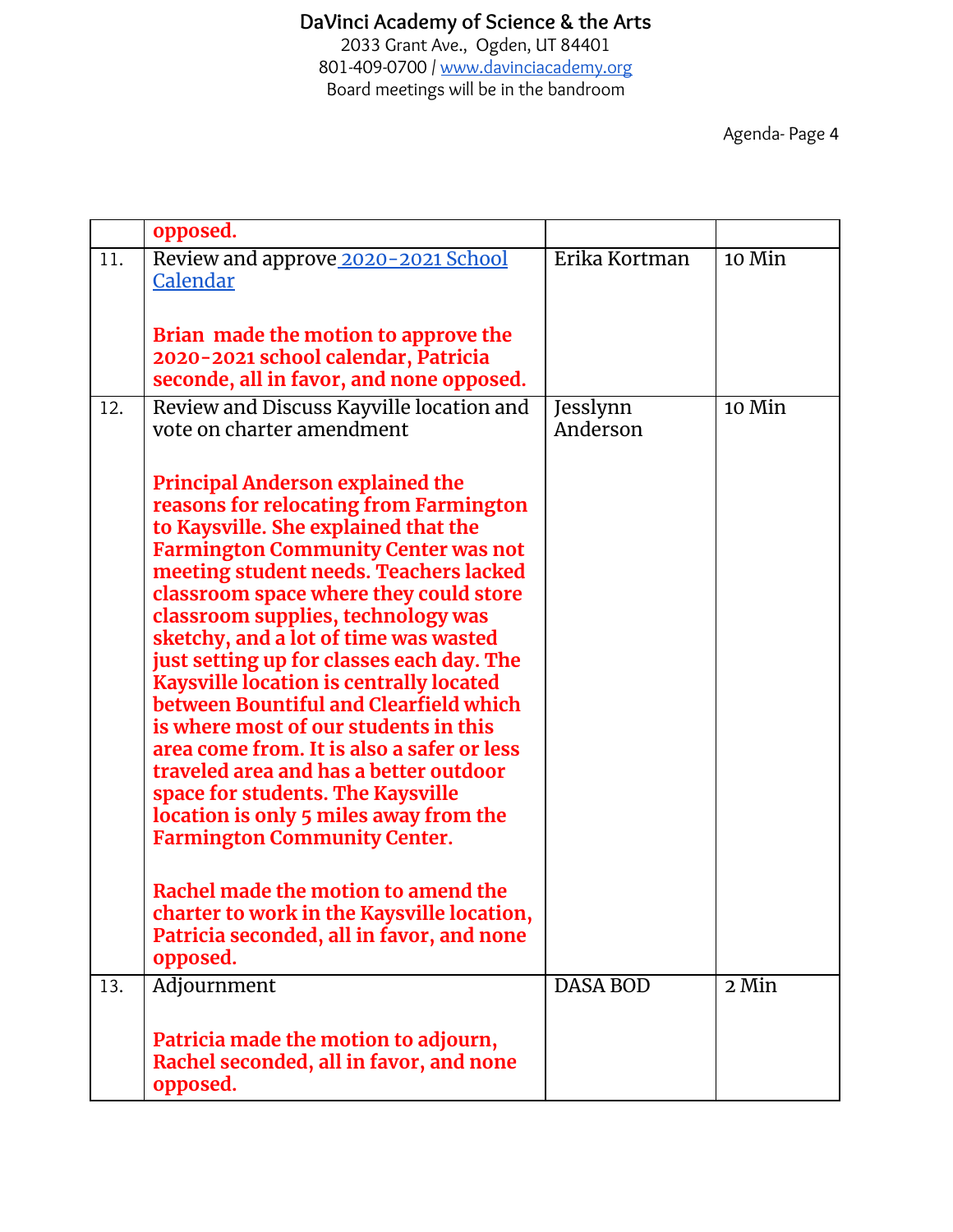Agenda- Page 5



Item# Subject

Decision Log

| Pass/Fail |
|-----------|
|           |
|           |
|           |
|           |
|           |
|           |
|           |
|           |
|           |

Next Meeting Agenda Topics

| <b>ITEM</b> | Subject | Presenter |
|-------------|---------|-----------|
| ∸           |         |           |
|             |         |           |
| ົາ<br>۷     |         |           |
|             |         |           |
| 3.          |         |           |
|             |         |           |
| 4.          |         |           |
|             |         |           |

#### PUBLIC INFORMATION:

In compliance with the Utah Open and Public Meetings Act, not less than 24 hours' public notice of the agenda, date, time and place of each of its meetings will be given by:

a) Posting written notice at the principal office, or at the building where the meeting is to be held;

b) Providing notice to the Standard Examiner, the newspaper with general circulation within the geographic jurisdiction of the public body, or to a local media correspondent.

c) Providing notice on the web site for Davinci Academy, when operational.

In compliance with the Americans with Disabilities Act, persons needing assistance or auxiliary services for these meetings should call the DASA office giving at least three working days' notice.